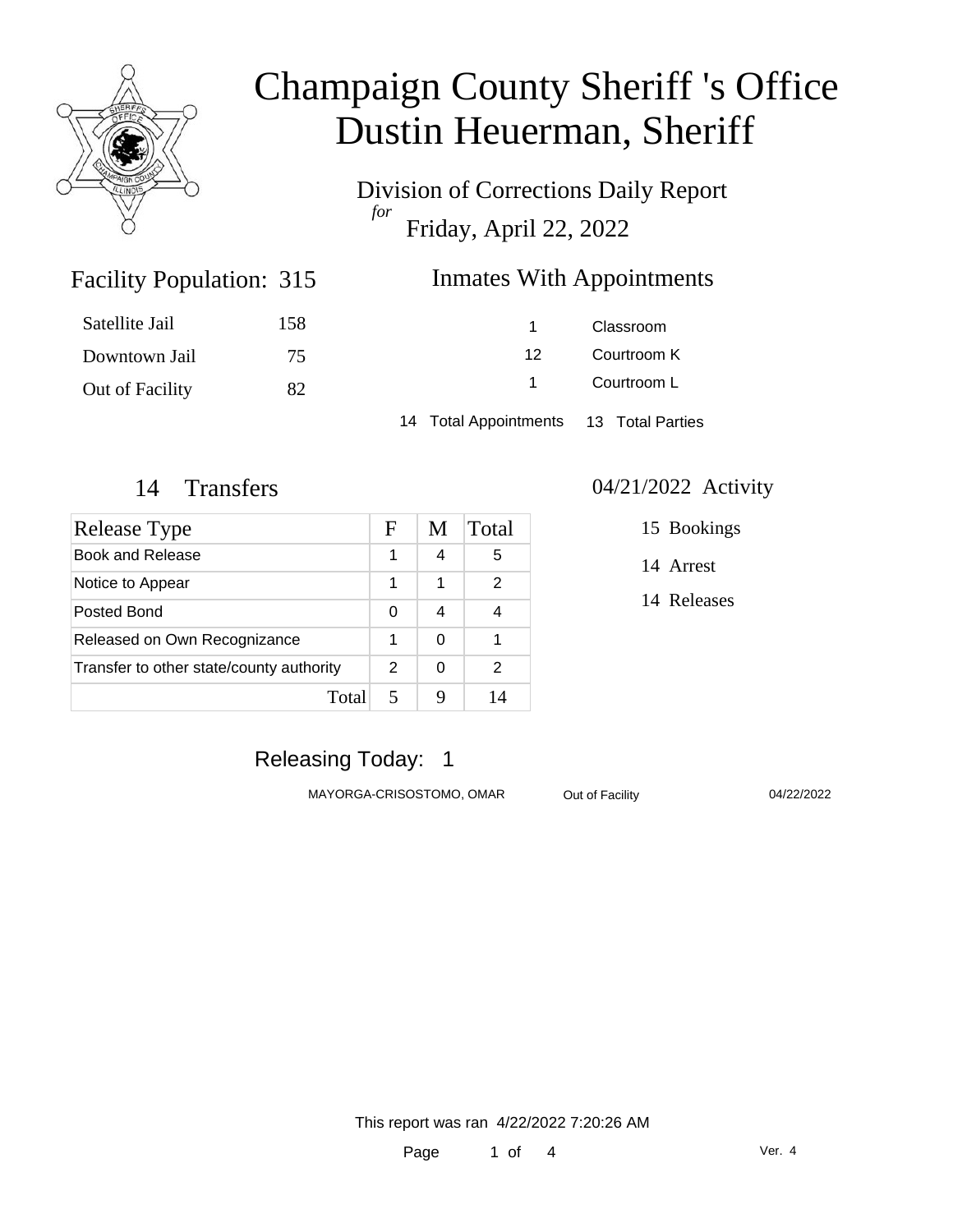

Division of Corrections Daily Report *for* Friday, April 22, 2022

| <b>Custody Status Count</b> |  |
|-----------------------------|--|
|-----------------------------|--|

- Civil Sentenced CCCC 1
- Electronic Home Dentention 13
	- Felony Arraignment 10
		- Felony Other 1
	- Felony Pre-Sentence 8
		- Felony Pre-Trial 233
	- Felony Pre-Trial DUI 6
	- Felony Sentenced CCSO 3
	- Felony Sentenced IDOC 21
		- Hold Sentenced IDOC 1
		- Misdemeanor Pre-Trial 8
- Misdemeanor Sentenced CCSO 1
	- Petition to Revoke 2
	- Remanded to DHS 5
		- Traffic Pre-Trial 1
	- Traffic Sentenced CCSO 1
		- Total 315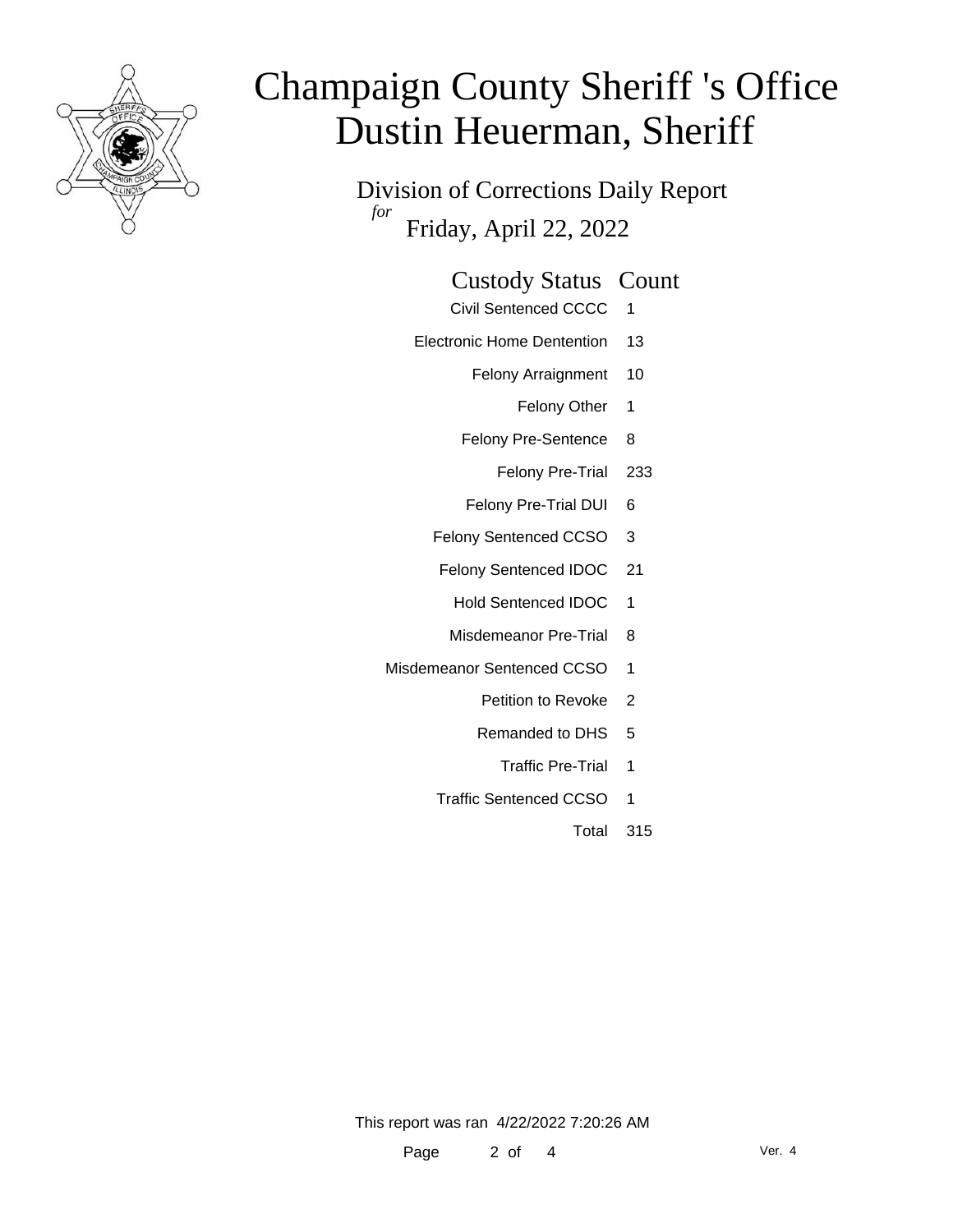

Division of Corrections Daily Report *for* Friday, April 22, 2022

### Inmates With Appointments

| Jailing Party Name               | Location    | Number of Records / Node |
|----------------------------------|-------------|--------------------------|
| BENIPAL, VIPANJOT SINGH          | Courtroom K | 1 / Satellite Jail       |
| CLARK, TONY TERRELL JR           | Courtroom K | 1 / Satellite Jail       |
| DORSEY, TONY                     | Courtroom K | 1 / Satellite Jail       |
| GOECKNER, BENJAMIN JAMES         | Courtroom K | 1 / Satellite Jail       |
| JONES, DAVARUIS LEE              | Courtroom K | 1 / Satellite Jail       |
| KEIGHER, BRADLY ALAN             | Courtroom K | 1 / Satellite Jail       |
| LARUE, TERENCE TRAMEL            | Courtroom L | 1 / Satellite Jail       |
| MARKHAM, HENRY EARL              | Courtroom K | 1 / Satellite Jail       |
| MICHAEL, POE STEVEN              | Courtroom K | 1 / Satellite Jail       |
| SINK, KELLIE ELIZABETH           | Courtroom K | 2 / Satellite Jail       |
| STEVENSON, ROGER JAMES           | Courtroom K | 1 / Satellite Jail       |
| WILLIAMS, STEVEN PATRICK, Second | Classroom   | 1 / Out of Facility      |
| YOUNG, AARON BLAKE               | Courtroom K | 1 / Satellite Jail       |

Transfers

BLISSIT, WYATT TYRES BRAATEN, KAYLAN AMBER HENRY, SAMANTHA LEIGH HOUTCHINS, SAVANNA BELL JACKSON, BRANDON THOMAS

KATHRENS, KELLY E

RAMIREZ, MATEO

LANCE, RUSSELL THOMAS LASHLEY, MICHAEL LYNN MOORE, TANGIER MARIA

PETTINGILL, KYLE BRADFORD

| Notice to Appear                                        | Satellite Jail  |
|---------------------------------------------------------|-----------------|
| Transfer to other state/county authority Satellite Jail |                 |
| Released on Own Recognizance                            | Satellite Jail  |
| Transfer to other state/county authority Satellite Jail |                 |
| Posted Bond                                             | Satellite Jail  |
| <b>Book and Release</b>                                 | Out of Facility |
| <b>Book and Release</b>                                 | Out of Facility |
| Posted Bond                                             | Satellite Jail  |
| Notice to Appear                                        | Satellite Jail  |
| <b>Book and Release</b>                                 | Out of Facility |
| Posted Bond                                             | Satellite Jail  |

This report was ran 4/22/2022 7:20:26 AM